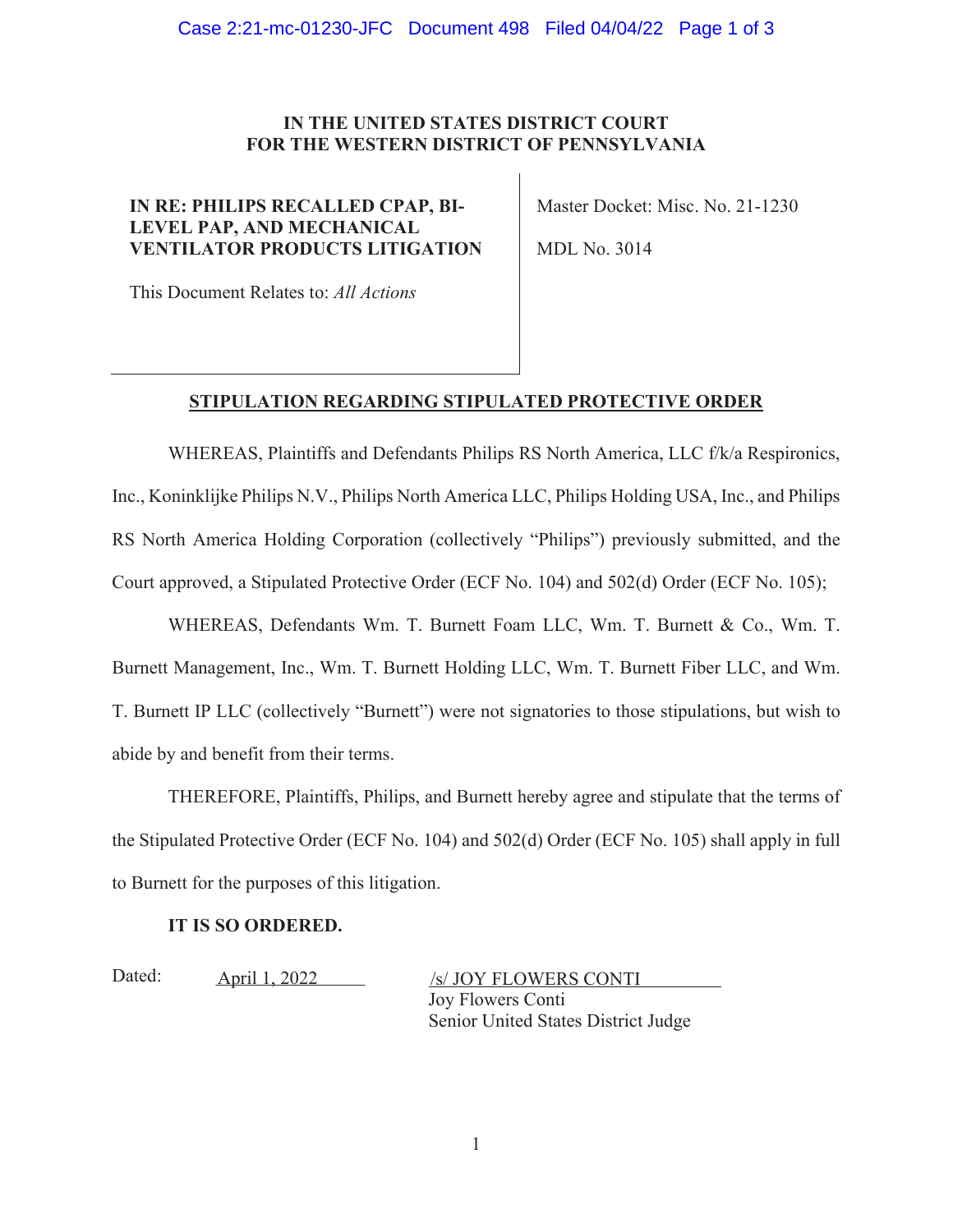#### **SO STIPULATED AND AGREED.**

DATED: March 29, 2022

*/s/ Sandra Duggan*  Sandra Duggan **LEVIN SEDRAN & BERMAN**  510 Walnut Street Suite 500 Philadelphia, PA 19106 215-592-1500 sduggan@lfsblaw.com

*/s/ Christopher A. Seeger*  Christopher A. Seeger **SEEGER WEISS LLP**  55 Challenger Road,  $6<sup>th</sup>$  Floor Ridgefield Park, NJ 07660 212-584-070 cseeger@seegerweiss.com

*/s/ Kelly K. Iverson*  Kelly K. Iverson **LYNCH CARPENTER, LLP**  1133 Penn Avenue,  $5<sup>th</sup>$  Floor Pittsburgh, PA 15222 412-322-9243 kelly@lcllp.com

*/s/ Steven A. Schwartz*  Steven A. Schwartz **CHIMICLES SCHWARTZ KRINER & DONALDSON-SMITH**  361 West Lancaster Avenue One Haverford Centre Haverford, PA 19041 610-642-8500 steveschwartz@chimicles.com

*/s/ D. Aaron Rihn*  D. Aaron Rihn **ROBERT PEIRCE & ASSOCIATES, P.C.** 707 Grant Street, Suite 125 Pittsburgh, PA 15219 412-281-7229 arihn@peircelaw.com

*Counsel for Plaintiffs*